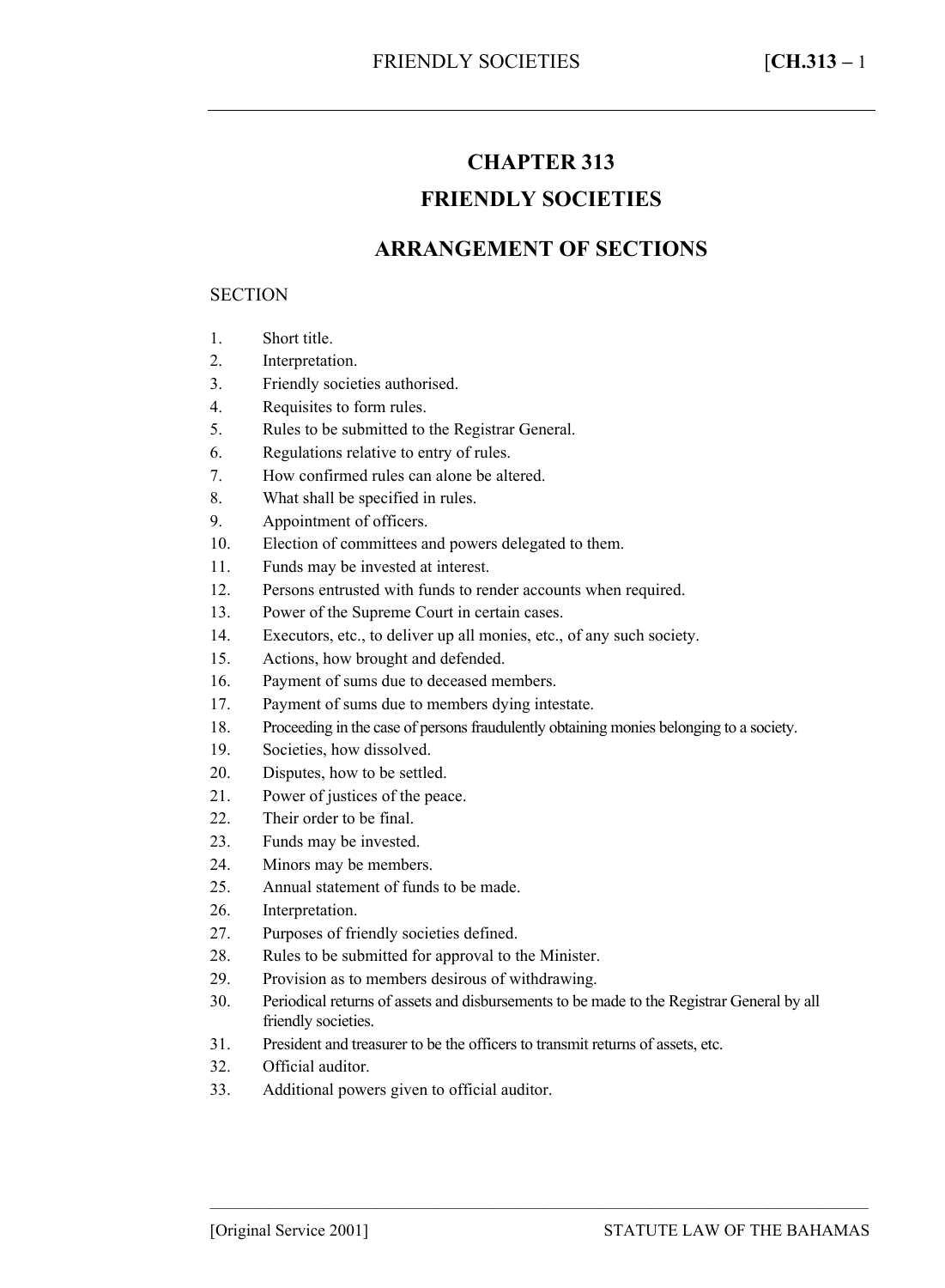- 34. Penalty on refusal or neglect to obey order.
- 35. Unauthorised expenditure to be refunded.
- 36. Penalty.
- 37. Funds of friendly societies to be deposited in post office savings bank.

SCHEDULE — Certificate of Enrolment.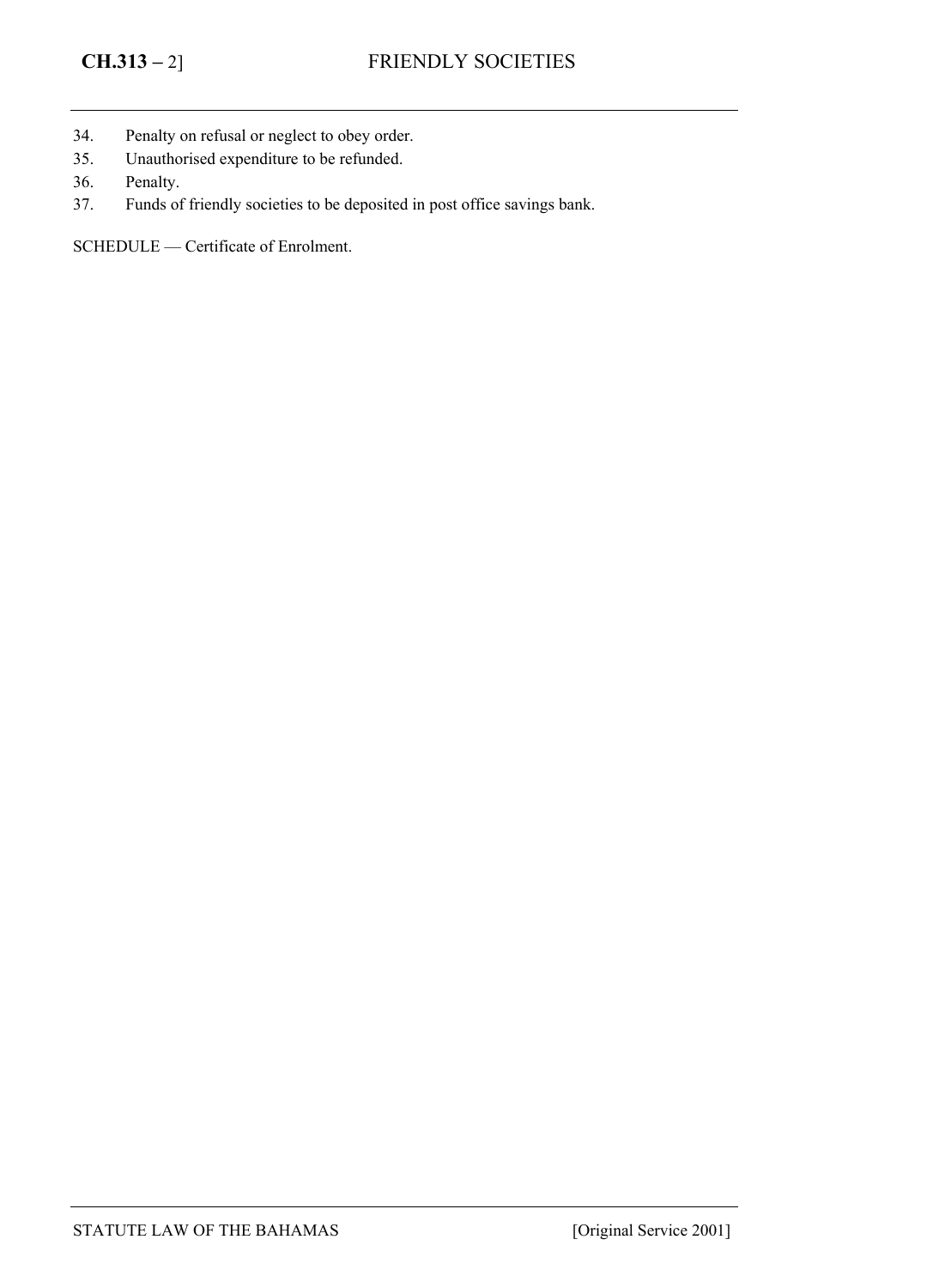## **CHAPTER 313**

### FRIENDLY SOCIETIES

**An Act for the protection and encouragement of friendly societies, and for preventing fraud and abuses**  *27 of 1954*  **therein.** 

*[Commencement 11th May, 1835]* 

**1.** This Act may be cited as the Friendly Societies Act.

**2.** In this Act, "Minister" means the Minister responsible for the Registry of Records.

**3.** It shall and may be lawful for any number of persons to form themselves into a society for their mutual relief; to raise funds for that purpose; to make, alter and amend rules for the government and guidance of the same; and to inflict fines and penalties upon members of such society, who shall or may offend against such rules.

**4.** All such societies in their rules, and before they be confirmed, as hereinafter directed and required, shall declare all and every the intents and purposes for which such society is intended to be established; and direct all the uses and purposes to which the money subscribed shall be applied; and in what proportions and under what circumstances any member or other person shall become entitled thereto; and that the money so subscribed shall not be diverted or misapplied by the treasurer or other person entrusted therewith, under such penalty as the society shall, by any rule, impose.

**5.** (1) A transcript of all such rules, signed by three members and countersigned by the secretary of the society concerned, shall be submitted as soon as possible after any meeting at which such rules are made, altered or amended, to the Registrar General.

(2) A certificate of enrolment shall be prepared by such society in duplicate in the form appearing in the Schedule to this Act and delivered to the Registrar General together with such transcript.

–––––––––––––––––––––––––––––––––––––––––––––––––––––––––––––––––––––––––––––––

*40 of 1835 29 of 1847 19 of 1899 2 of 1948 27 of 1964 G.N. 172/1964 E.L.A.O., 1974 5 of 1987*

Short title.

Interpretation. *E.L.A.O., 1974.* 

Friendly societies authorised.

Requisites to form rules.

Rules to be submitted to the Registrar General. *27 of 1954, s. 2.* 

Schedule.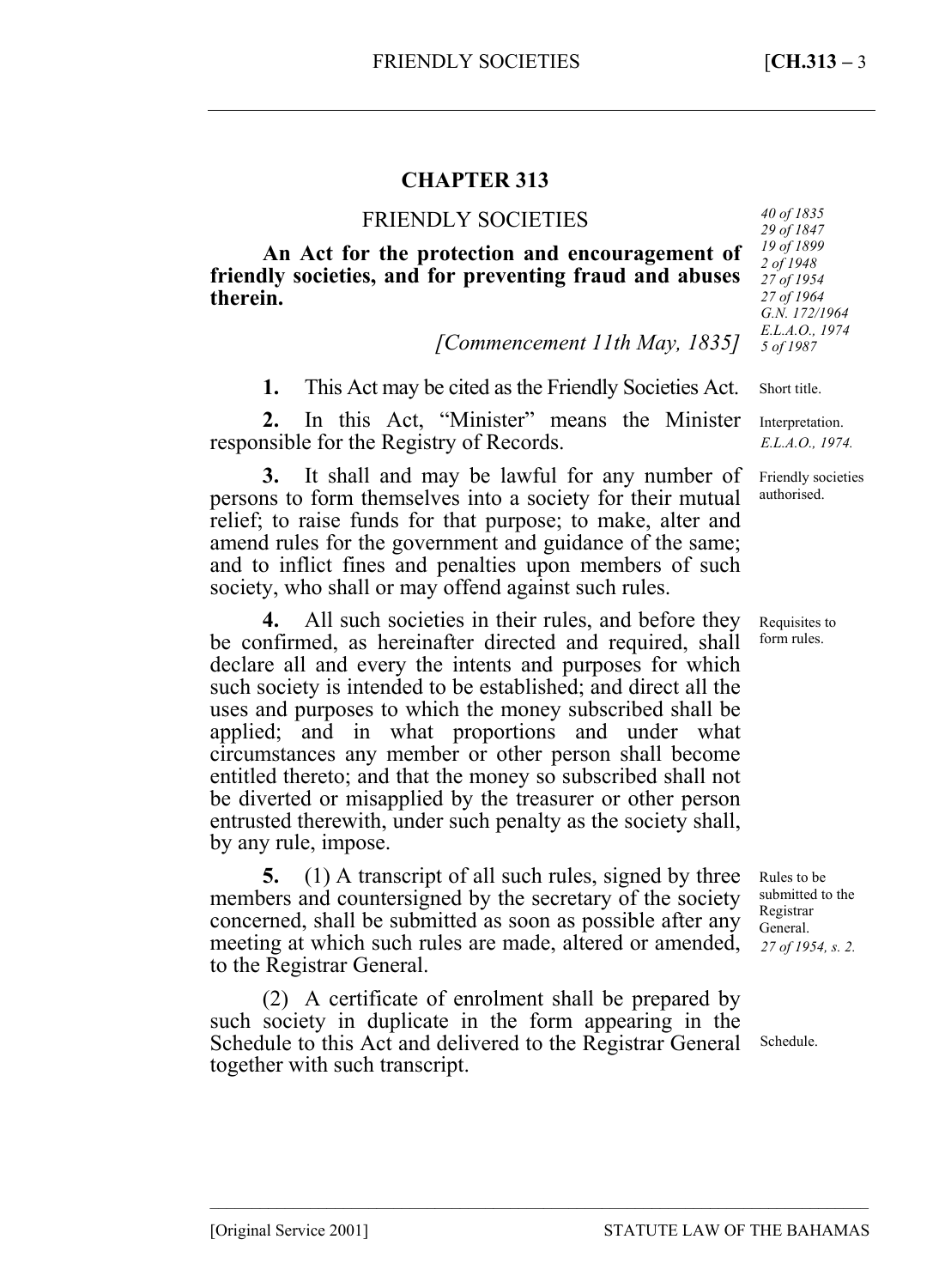(3) The Registrar General shall ascertain that the said rules are in conformity to law and the provisions of this Act and shall sign both copies of such certificate and shall thereupon enrol such transcript, together with one signed copy of such certificate, and shall return the other signed copy of such certificate to the society concerned or to one of its duly appointed officers.

**6.** No society shall have the benefit of this Act unless their rules are entered in a book kept by an officer appointed for that purpose, and a transcript thereof deposited with the Registrar General; and all rules when entered and confirmed as aforesaid shall be binding on members and contributors and their representatives; and the entry of such rules in such book, or the transcript deposited with the Registrar General, or a true copy of such transcript certified as aforesaid, shall be received as evidence of such rules in all cases.

**7.** No confirmed rules shall be altered or rescinded but at a general meeting of the society, convened in pursuance of a requisition for that purpose by seven or more members; and such alteration or rescission shall be made only with the approbation of three-fourths of the members present at such general meeting.

**8.** The rules to be adopted by any such society, shall specify the place of meeting, and the duty of the officers and members at large.

**9.** Any such society, at their usual meetings, or by their committee, may appoint a president, treasurer, or trustee or such other officers as may be necessary to carry into execution the purposes of such society, for such periods and purposes as shall be established by the rules; and every officer in any way connected with the receipt, management or expenditure of the society's funds, shall give security, by a bond, in a sum prescribed by such committee, for the faithful execution of such trust, to be given to the Registrar General without any fee; and in the case of forfeiture, it shall and may be lawful for the Attorney General to sue upon such bond, for the use of such society.

Regulations relative to entry of rules.

How confirmed rules can alone be altered.

What shall be specified in rules.

Appointment of officers.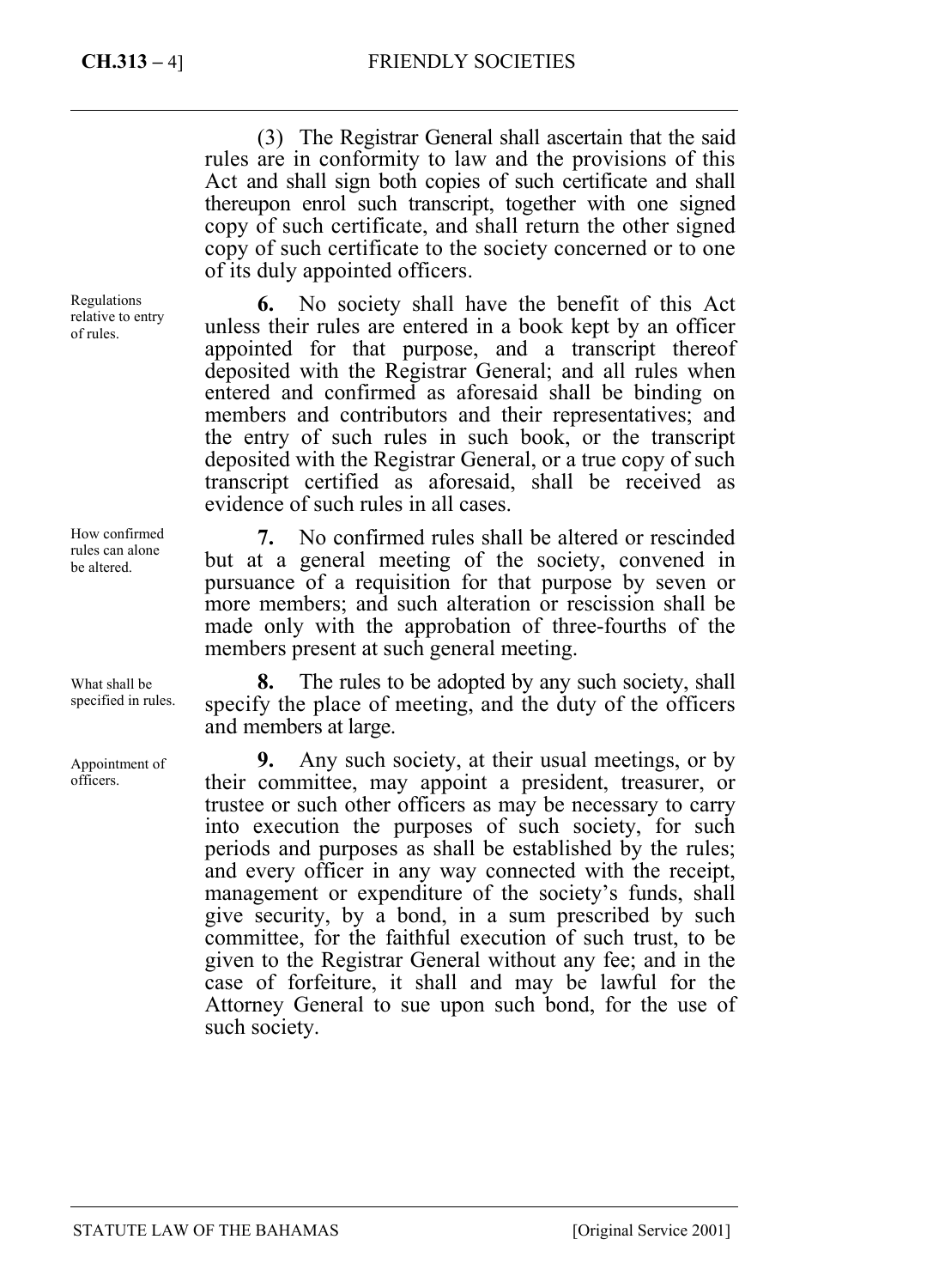**10.** It shall and may be lawful for such societies to elect a committee of any number of members, and may delegate to such committee any powers given by this Act, being first declared in and by the rules confirmed by the Registrar General, and filed in the manner before directed; and when a committee shall be appointed for any particular purpose, the power delegated to be entered into a book by the secretary; and the transactions of such committee shall also be entered in a book; and be at all times subject to the review and control of the society, in such manner as their rules shall direct.

**11.** The treasurer or trustee shall lay out such sums of money as are not needed for immediate expenditure either in real or heritable securities, or heritable property, or invest the same in the public funds of The Bahamas, or in government securities; and all interest and proceeds arising therefrom shall be brought to account by such treasurer or trustee and applied to the use of the society.

**12.** All persons entrusted with the disposal, management or custody of the funds of any such society, shall render an account and pay over all movies remaining in his or their hands, and transfer and deliver over all securities, books and papers in their custody, on demand being made, or notice in writing given at his or their usual place of abode, to such person as the society shall appoint; and in case of neglect or refusal, application may be made to the Supreme Court, which shall proceed thereupon, in a summary way, and make such order as may seem just, which order shall he final and conclusive; and all transfers, sales or dispositions made in pursuance of such order shall be good and effectual.

**13.** When any trustee or treasurer is out of the jurisdiction of the courts, becomes idiot, lunatic or imbecile or it be uncertain whether he is alive, or he be absent, or refuses to convey, transfer or delivery any such securities, the Supreme Court is hereby empowered to appoint a person to make such conveyance, transfer or disposition.

**14.** The executors, administrators, assigns or the representatives of any person, in whose custody were any movies, effects or securities of such society, shall within forty days after demand made, deliver over all such

–––––––––––––––––––––––––––––––––––––––––––––––––––––––––––––––––––––––––––––––

Election of committees and powers delegated to them.

Funds may be invested at interest.

Persons entrusted with Funds to render accounts when required.

Power of the Supreme Court in certain cases.

Executors, etc., to deliver up all monies, etc., of any such society.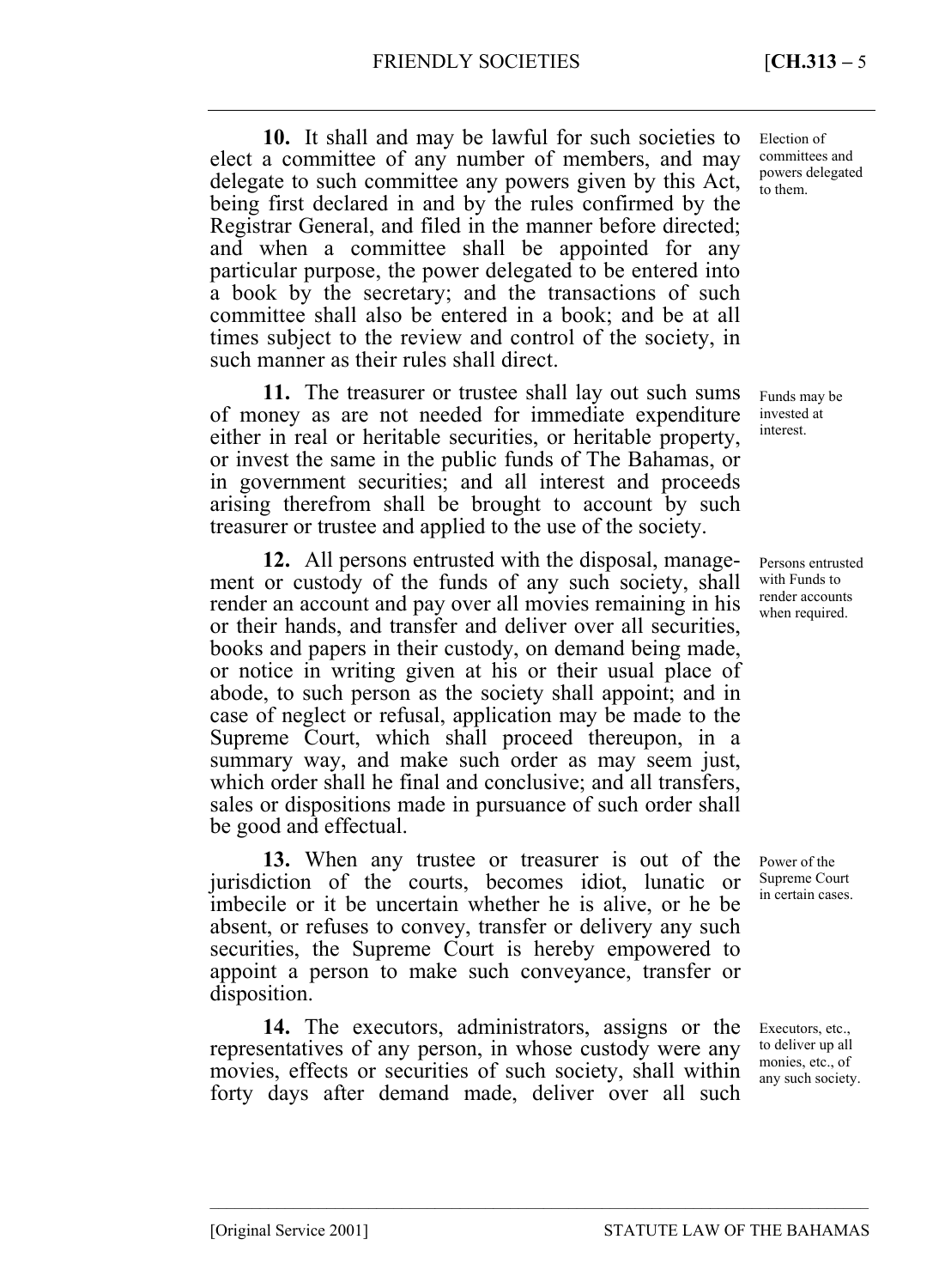Actions, how brought and defended.

Payment of sums due to deceased members.

Payment of sums due to members dying intestate. *5 of 1987, Sch.* 

Proceeding in the case of persons fraudulently obtaining monies belonging to the society.

monies, effects or securities, and pay all sums of money due to the said society, before any other debts are paid or satisfied.

**15.** The effects of any such society shall be vested in the treasurer or trustees, for the time being, who may bring and defend actions in any court; and no action shall be discontinued or abated by the death or removal of such treasurer or trustee, in the proper name of the person commencing the same.

**16.** Whenever the trustee of any such society have paid, after the decease of a member, any sum of money, to any person who appears to be entitled to the same, such payment shall be valid and effectual, with respect to any demand of any other person, as next of kin, or lawful representative of such deceased member, as against the society; but such next of kin or representative shall have their remedy for such money against the person who may have received the same.

**17.** Where any member of any such society dies intestate, entitled to any sum not exceeding one hundred dollars, the treasurer or trustees of such society are hereby authorised to pay the same according to the rules of the society; and if there are no rules in that behalf, to pay and divide the same to and among the person or persons entitled to the effects of the deceased intestate without letters of administration being taken out.

**18.** If any person by false representations, fraudulently obtains possession of any monies belonging to any such society, or fraudulently withholds the same, such offence, not being provided for by the rules of such society, such person shall and may be summoned, upon complaint on oath by an officer of such society, before any two justices of the peace; who are hereby authorised to hear and determine upon the same, and upon any due proof of such fraud, to convict the party and award double the amount of the money so obtained, or withheld, to the treasurer, together with costs; and in case of non-payment so awarded the justices shall cause the same to be levied by distress and sale, together with the costs attending such distress; and, in default of such distress being found, it shall and may be lawful to commit such person to prison, to be kept to hard labour for six months, at the discretion of such justices: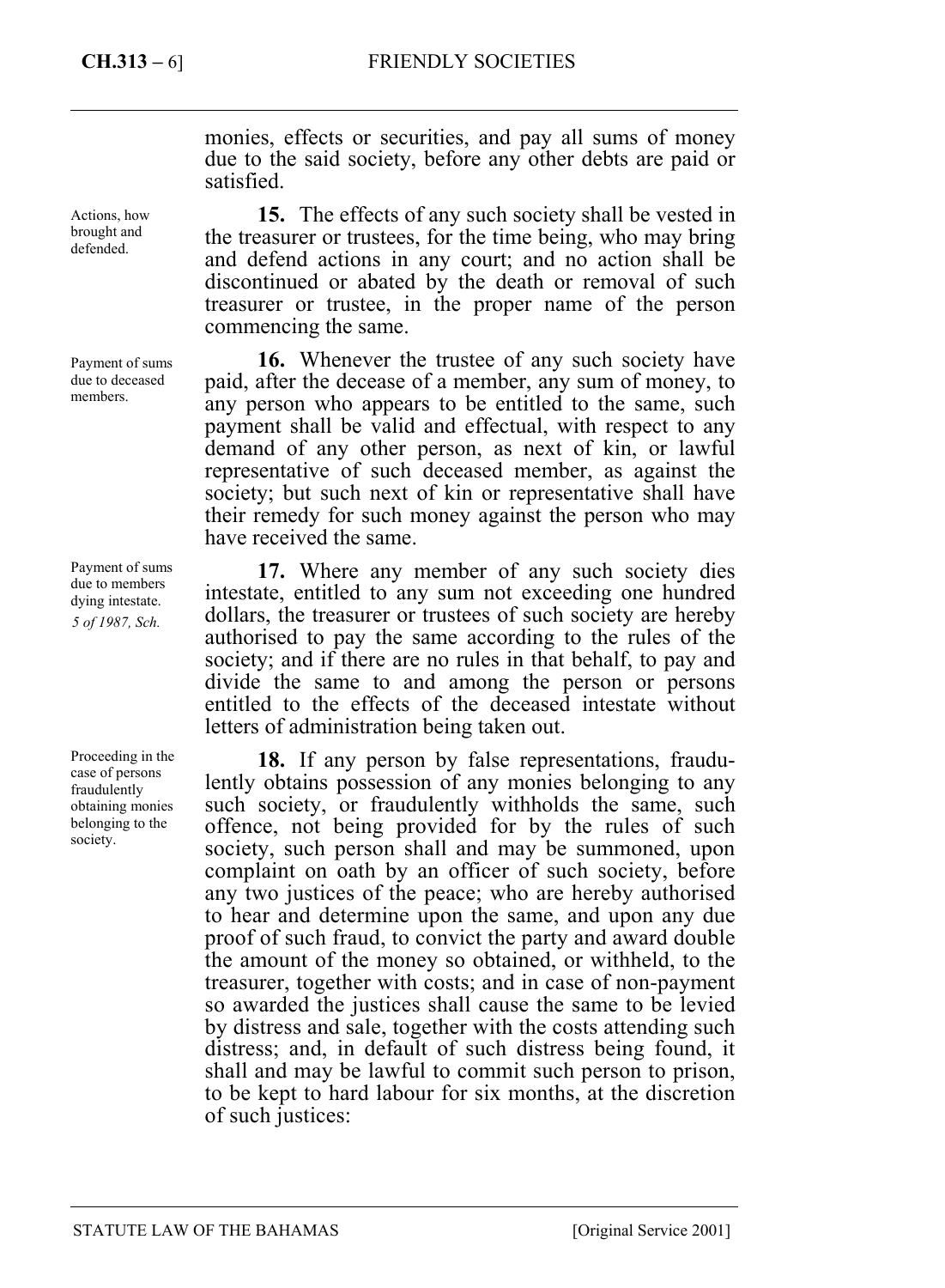Provided that nothing herein contained shall be construed to prevent any such society from proceeding against such offender, by way of indictment, instead thereof.

**19.** Any such society shall not be dissolved by any general meeting or otherwise without the consent of fivesixths in value of the members belonging thereto, to be ascertained as hereinafter mentioned; and of all persons then receiving or entitled to receive relief from such society, to be testified under their hands; and for the purpose of ascertaining the votes of such five-sixths, every member shall be entitled to one vote, and an additional vote for every five years he has been a member, but not to have more than five votes; and that in all cases of dissolution the intended appropriation of the stock of such society shall be distinctly stated in the proposed plan of dissolution prior to such consent being given, and that no such society shall direct by any rule the division or distribution of such fund, otherwise than to carry into effect the general purposes of such society; and all the rules for the dissolution of any such society, without such consent as aforesaid, shall be void; and that in the event of such division or misappropriation the trustee, or other officer aiding or abetting therein, shall be liable to the penalty before provided in cases of fraud.

**20.** All such societies shall make rules, specifying whether matters in dispute between the society and a member are to be referred to a justice of the peace, or to arbitrators; and if to the latter, they shall be elected at the first meeting of the society after the enrolment of its rules, none of them being interested in the funds of the society; and a certain number, not less than three, shall be chosen by ballot in each case of dispute; and any justice of the peace is hereby empowered to enforce compliance with the decision of such arbitrators by the usual method.

**21.** If the rules of any such society shall direct such disputes to be decided by justices of the peace, any justice is hereby empowered to summon the person against whom complaint is made, and hear and determine the said complaint according to such rules; and in case of any sum of money be awarded the payment thereof shall and may be enforced, as before directed.

–––––––––––––––––––––––––––––––––––––––––––––––––––––––––––––––––––––––––––––––

Societies how dissolved.

Disputes how to be settled.

Power of justices of the peace.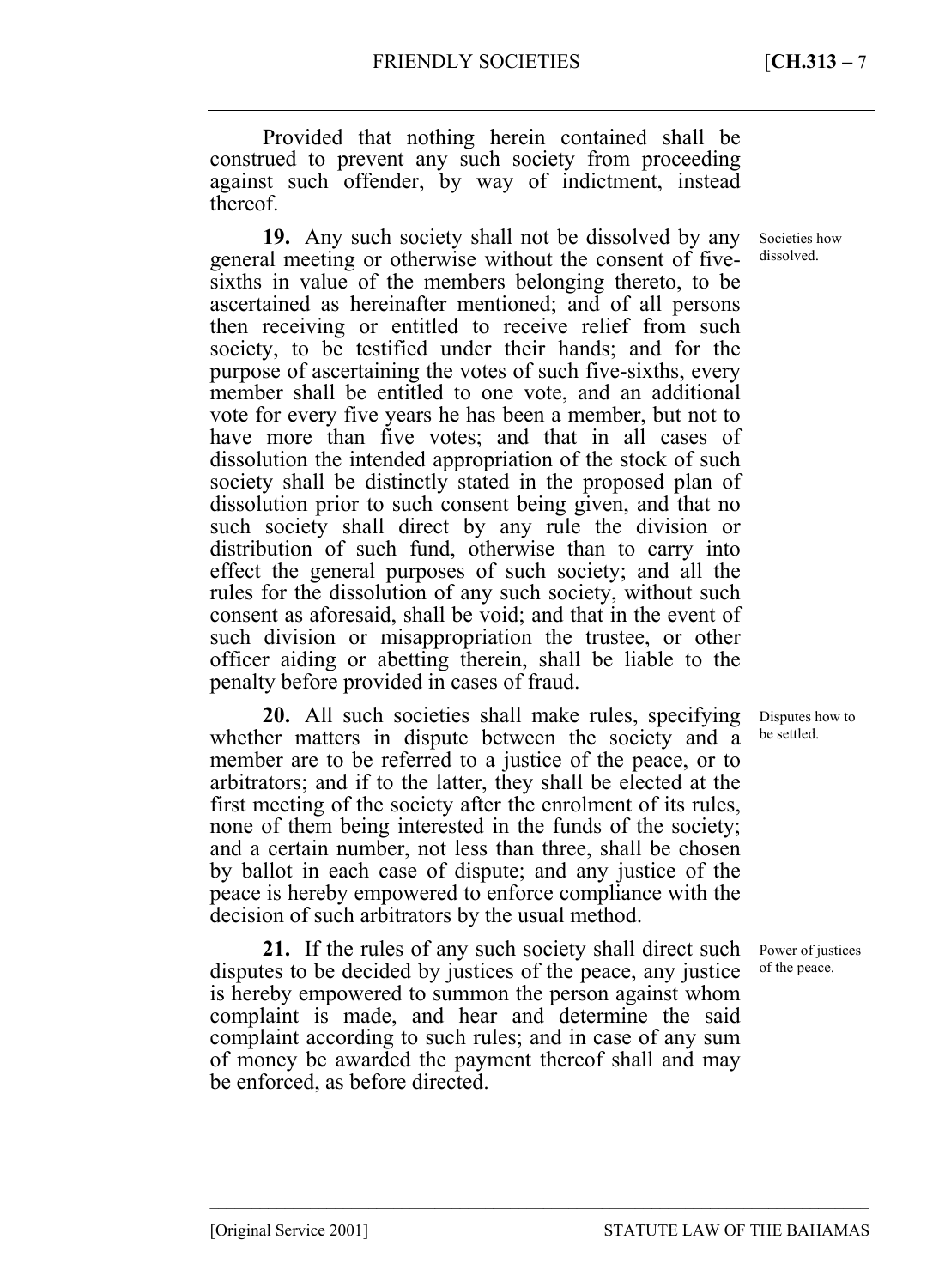**CH.313 –** 8] FRIENDLY SOCIETIES

**22.** Any sentence, order or decree of any justice or justices, under this Act, shall be final and conclusive. **23.** The whole or any part of the funds of any such society may be subscribed into any savings bank, now or to be hereafter established, or invested in the public securities of The Bahamas. **24.** It shall and may be lawful for minors to become members of such societies, and have authority to act and become legally responsible: Provided that such minor be admitted into such society with the consent of his parents or guardians, or of some justice of the peace. **25.** The rules of every such society shall provide for the making of an annual statement of the funds to the members, to be attested by two auditors and countersigned by the secretary; and every member of such society shall receive a copy of such statement on the payment of a sum not exceeding twenty-five cents. **26.** In this Act "society" shall be understood to include all societies or associations of persons who may conform strictly to the provisions of the same. **27.** Societies may be established under this Act, for any of the following purposes (that is to say) — (a) for the relief, maintenance or endowment of the members, their husbands, wives, children, kin-Their order to be final. Funds may be invested. Minors may be members. Annual statement of funds to be made. *5 of 1987, Sch.*  Interpretation. Purposes of friendly societies defined. *29 of 1847, s. 1.* 

> or widowhood; (b) toward making good any loss sustained by the members by fire, flood, or shipwreck, or by any contingency, whereby they shall have sustained any loss of or damage to their live or dead stock, or goods, or stock-in-trade, or the tools or implements of their trade or calling;

dred or nominees, in infancy, old age, sickness

(c) for the frugal investment of the savings of the members, for better enabling them to purchase food, clothes or other necessaries, or the tools or implements of their trade or calling, or to provide for the education of their children or kindred:

Provided that the shares in any such investment society shall not be transferable, and that

STATUTE LAW OF THE BAHAMAS [Original Service 2001]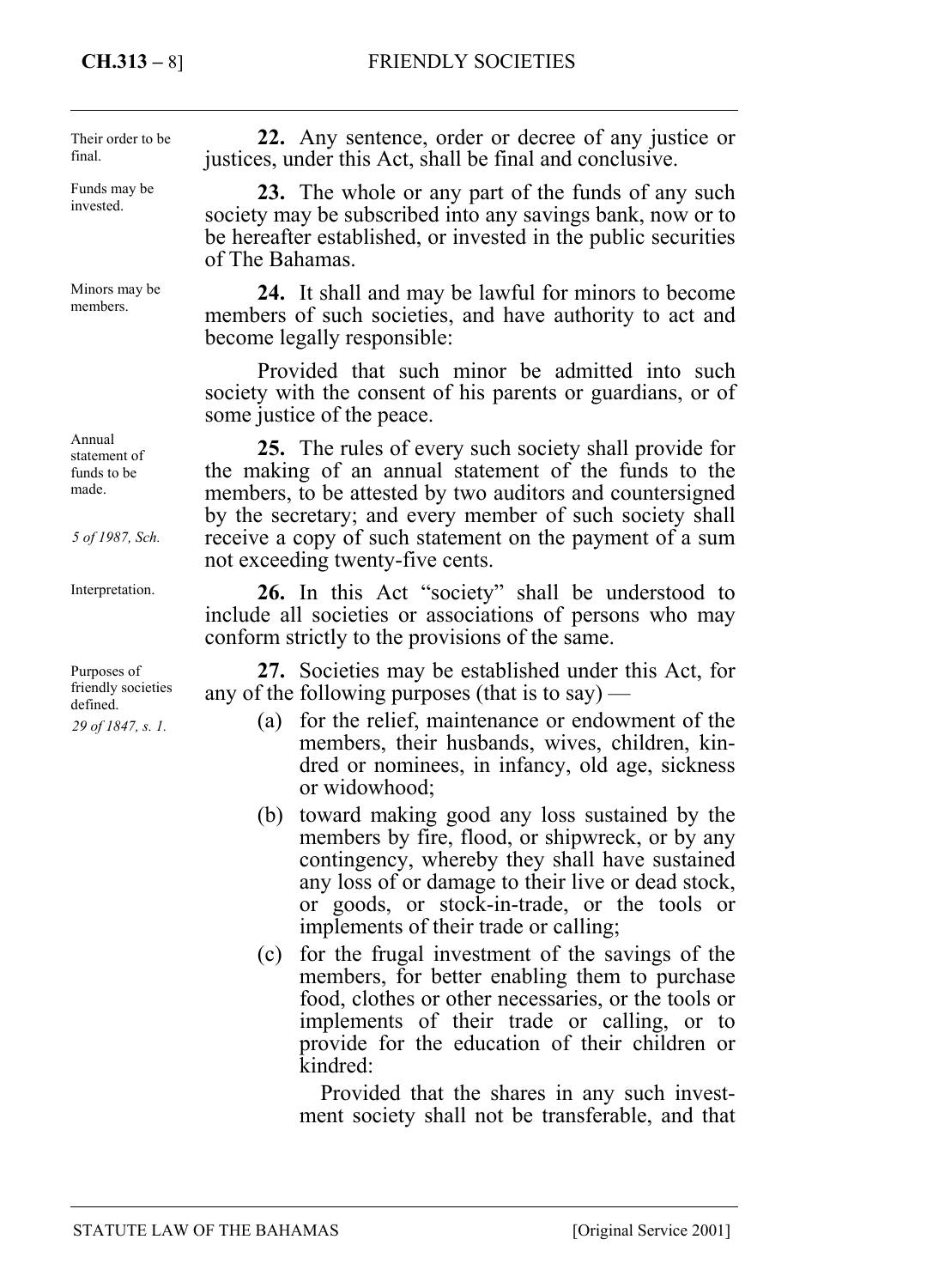the investment of each member shall accumulate or be employed for the sole benefit of the member investing, or the husband, wife, children or kindred of such member, and that no part thereof shall be appropriated to the relief, maintenance or endowment of any other member or person whomsoever, and that the full amount of the balance due, according to the rules of such society, to such member shall be paid to him or her on withdrawing from the society;

(d) for any other purpose which shall be certified to be legal by the Attorney-General, and which shall be allowed by the Minister, as a purpose to which the powers and facilities of this Act ought to be extended.

**28.** All new, altered or amended rules of any society established, or hereinafter to be established under this Act, shall be submitted for approval to the Minister, and such rules shall have no force or effect whatever until the Minister's approval thereof shall be signified, in writing, to such society, anything contained in this Act to the contrary notwithstanding.

**29.** Any member of a friendly society, the rules of which do not prescribe the time when, or the conditions on which, members shall be allowed to withdraw themselves, shall be allowed to withdraw himself or herself at any time from such society, on giving written notice to the secretary, or other proper officer of the society, of his or her intention to do so, and on payment of all arrears due by such member; but, after giving such notice as aforesaid, no member shall be entitled to have any benefit from the funds of the society or be liable to any further subscription or payment other than the amount of the arrears due from him or her at the time of giving such notice.

**30.** Every society established under this Act shall transmit, or cause to be transmitted, quarterly to the Registrar General a return in detail of the assets, disbursements, receipts and liabilities of such society; all which returns shall be made up to the thirty-first day of March, the thirtieth day of June, the thirtieth day of September, and the thirty-first day of December in each year, and shall be transmitted by every society in New

–––––––––––––––––––––––––––––––––––––––––––––––––––––––––––––––––––––––––––––––

*E.L.A.O., 1974.* 

Rules to be submitted for approval to the Minister. *29 of 1847, s. 3.; E.L.A.O., 1974.* 

Provision as to members desirous of withdrawing. *29 of 1847, s. 4.* 

Periodical returns of assets and disbursements to be made to the Registrar General by all friendly societies. *29 of 1847, s. 5.; G.N. 172/1964.*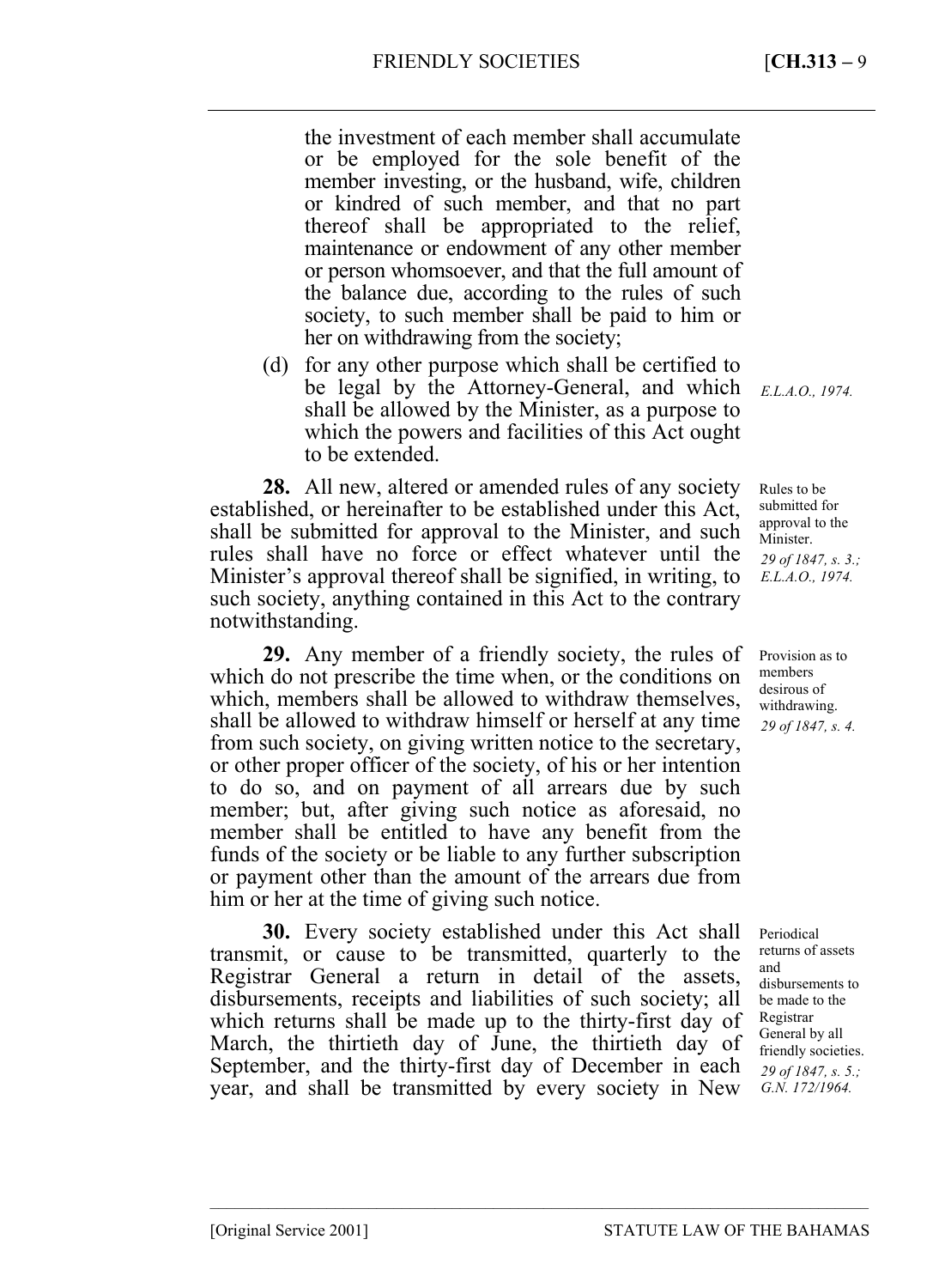Providence direct to the Registrar General within thirty days after the close of the quarter for which such return is made up, and by every society established at an Out Island to the commissioner of the district within the like period, to be by such commissioner forwarded to the Registrar General with all convenient despatch.

**31.** The president and treasurer, or other principal officer entrusted with the management of the funds of such society, shall be the persons who shall be respectively bound to make, or cause to be made, and to transmit to the Registrar General or the commissioner, as the case may be, the said return of assets, disbursements, receipts, and liabilities; and every such person who refuses or wilfully neglects to make, or cause to be made, or to send the said returns at the time and in the manner prescribed by this Act, shall be liable to a penalty of twenty dollars, to be recovered, with costs, before any two justices of the peace having jurisdiction where such society has its place of meeting; and on non-payment thereof, the same, with the reasonable costs of conviction, shall be levied by distress, and sale of the goods and chattels of the offender or offenders, by warrant under the hand and seal of such justices.

**32.** The Auditor shall be the official auditor of the accounts of all societies established under the authority of this Act, and shall audit all such accounts at least once in every three months, and for such purpose shall have the full power and authority to require the officers of such society to produce before him the books of such society and all necessary vouchers and other papers; and every officer of such society who refuses or wilfully neglects to produce any book, voucher or paper required for the purposes aforesaid shall be liable to a penalty of twenty dollars, to be recovered, with costs, before any two justices of the peace having jurisdiction where such society has its place of meeting; and on non-payment thereof the same, with the reasonable costs of conviction, shall be levied, by distress and sale of the goods and chattels of the offender or offenders, by warrant under the hand and seal of such justices.

**33.** In addition to the powers conferred on the official auditor by section 32 of this Act, he shall have full power and authority to order and require any officer or officers of

President and treasurer to be the officers to transmit returns of assets, etc. *29 of 1847, s. 6.* 

*5 of 1987, s. 2.* 

Official auditor. *2 of 1948, s. 2.; 27 of 1964, s. 3.* 

*5 of 1987, s. 2.* 

Additional powers given to official auditor. *19 of 1899, s. 2.; 2 of 1948, s. 3.*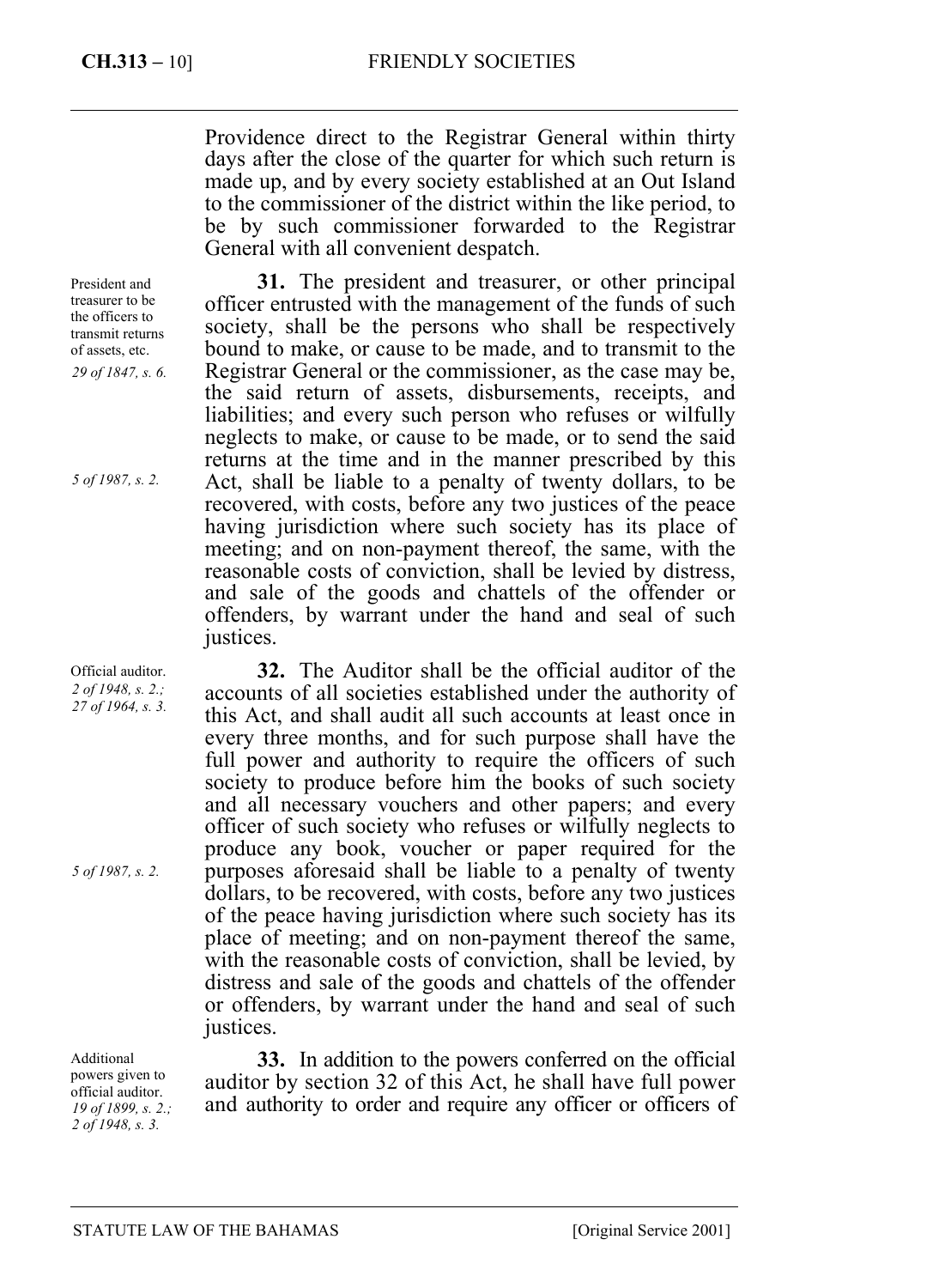any friendly society established under this Act whose accounts have been submitted for audit under such section further to adjust such accounts according to the directions of such official auditor, such order to be in writing signed by such official auditor.

**34.** Any officer or officers of any society served with such order who shall refuse or wilfully neglect to adjust and produce the accounts of such society within fourteen days after the receipt of the said order shall be liable to a penalty of twenty dollars to be recovered summarily.

**35.** If it shall appear upon an audit of the accounts of any society that expenditure has been incurred which was not authorised by the rules of such society it shall be lawful for the official auditor by notice in writing to order and require the treasurer or other principal officer entrusted with the funds of such society to refund and make good the same, and such treasurer or other principal officer shall within fourteen days from the receipt of such notice pay the amount of such unauthorised expenditure into the post office savings bank to the credit of such society, under a penalty of twenty dollars, to be recovered summarily:

Provided that the Minister may remit or mitigate the penalty imposed under this section upon its appearing that there were reasonable or sufficient grounds for the failure of such treasurer or other principal officer to comply with such order as aforesaid.

**36.** All monies received by the treasurer or other principal officer entrusted with the funds of any such friendly society, shall be paid into the post office savings bank, as the same are received; and such monies shall only be drawn out of the said bank by cheques signed by the president and treasurer, or other officer as aforesaid, of such society, and countersigned by the official auditor; and any treasurer or other officer as aforesaid, who refuses or wilfully neglects to pay the monies received or remaining in his possession into the said bank, in conformity with the provisions of this clause, shall forfeit and pay double the amount of the sum or sums of money which such treasurer or other officer should by right have paid into the said bank, to be recovered, with costs, before any two justices of the peace having jurisdiction where such society shall have its place of meeting; and on non-payment thereof, the

–––––––––––––––––––––––––––––––––––––––––––––––––––––––––––––––––––––––––––––––

Penalty on refusal or neglect to obey order.

*19 of 1899, s. 3.; 5 of 1987, s. 2.* 

Unauthorised expenditure to be refunded. *19 of 1899, s. 4.* 

*5 of 1987, s. 2.* 

Penalty. *E.L.A.O., 1974.* 

Funds of friendly societies to be deposited in post office savings bank.

*29 of 1847, s. 8.*